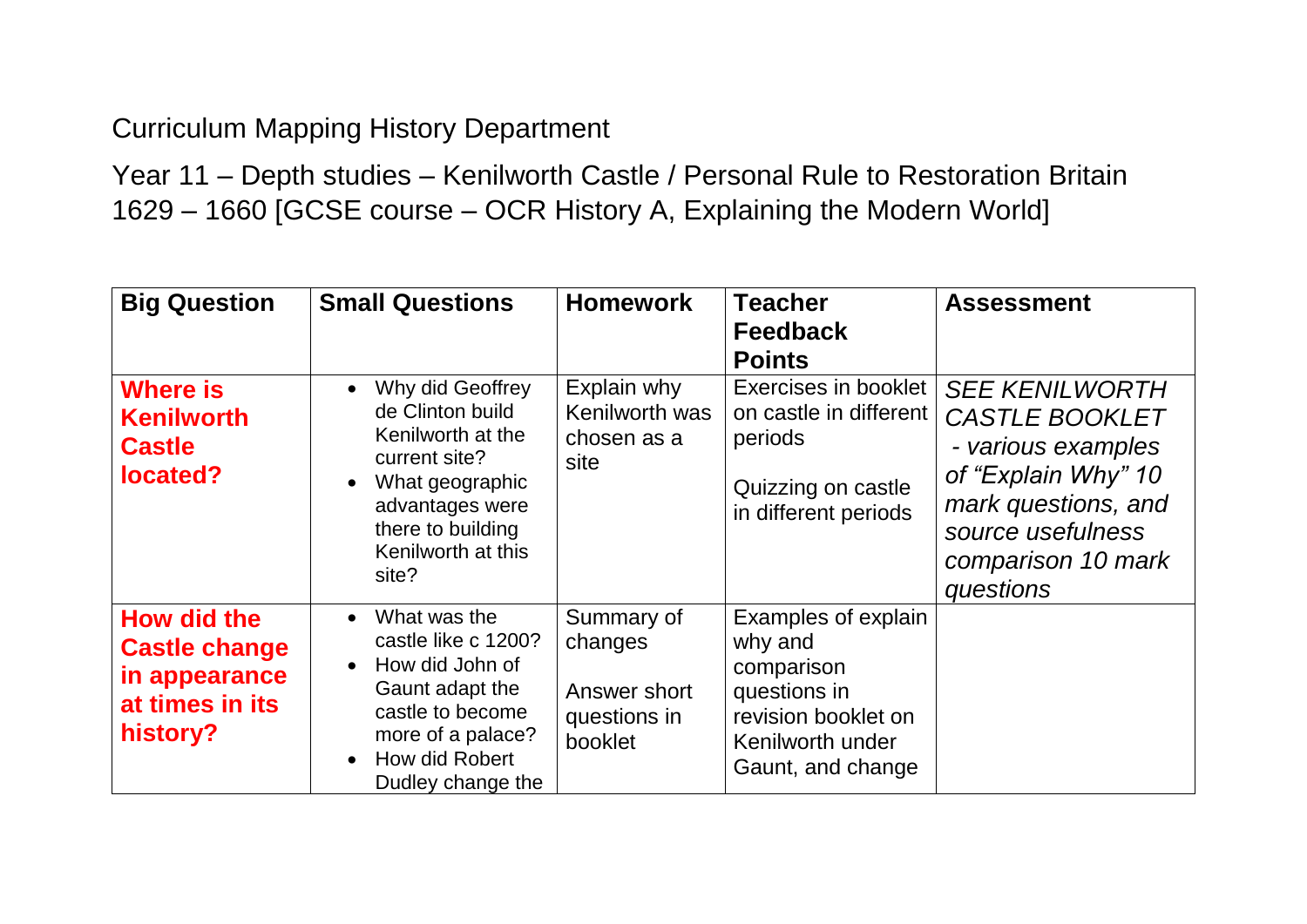|                                                                                       | castle for<br>Elizabeth's visits?<br>What is the<br>significance of the<br>Tudor garden?<br>How did the castle<br>change after the<br>Civil War?<br>What evidence can<br>tell us about these<br>changes?                                                                                                                            | Comparison<br>source<br>questions<br>practice (see<br>assessment)     | of function from<br>fortress to palace<br>Examples of explain<br>why/ comparison<br>question in revision<br>booklet on<br>Kenilworth under<br>Dudley / visit of<br>Elizabeth                                   |                                                                                                            |
|---------------------------------------------------------------------------------------|-------------------------------------------------------------------------------------------------------------------------------------------------------------------------------------------------------------------------------------------------------------------------------------------------------------------------------------|-----------------------------------------------------------------------|----------------------------------------------------------------------------------------------------------------------------------------------------------------------------------------------------------------|------------------------------------------------------------------------------------------------------------|
| <b>How did the</b><br>function of the<br>castle change<br>at times in its<br>history? | How did Kenilworth<br>$\bullet$<br>function as a<br>fortress in the<br>1100s/1200s?<br>What is the<br>$\bullet$<br>significance of the<br>siege of Kenilworth<br>in 1265?<br>Why did John of<br>Gaunt change the<br>castle to a palace?<br>What is the<br>significance of<br>Gaunt's Great<br>Hall?<br>Why did Robert<br>Dudley add | See tfp /<br>assessment<br>$columns -$<br>examples to be<br>set as HW | See above – tasks<br>from revision<br>booklet on changing<br>function of Castle<br>from mediaeval<br>fortress to palace<br>Changing function<br>under Elizabeth /<br>during and after the<br><b>Civil Wars</b> | Explain why the main<br>functions of Kenilworth<br>castle changed 1120-<br>1399 [10 marks, 2019]<br>paper] |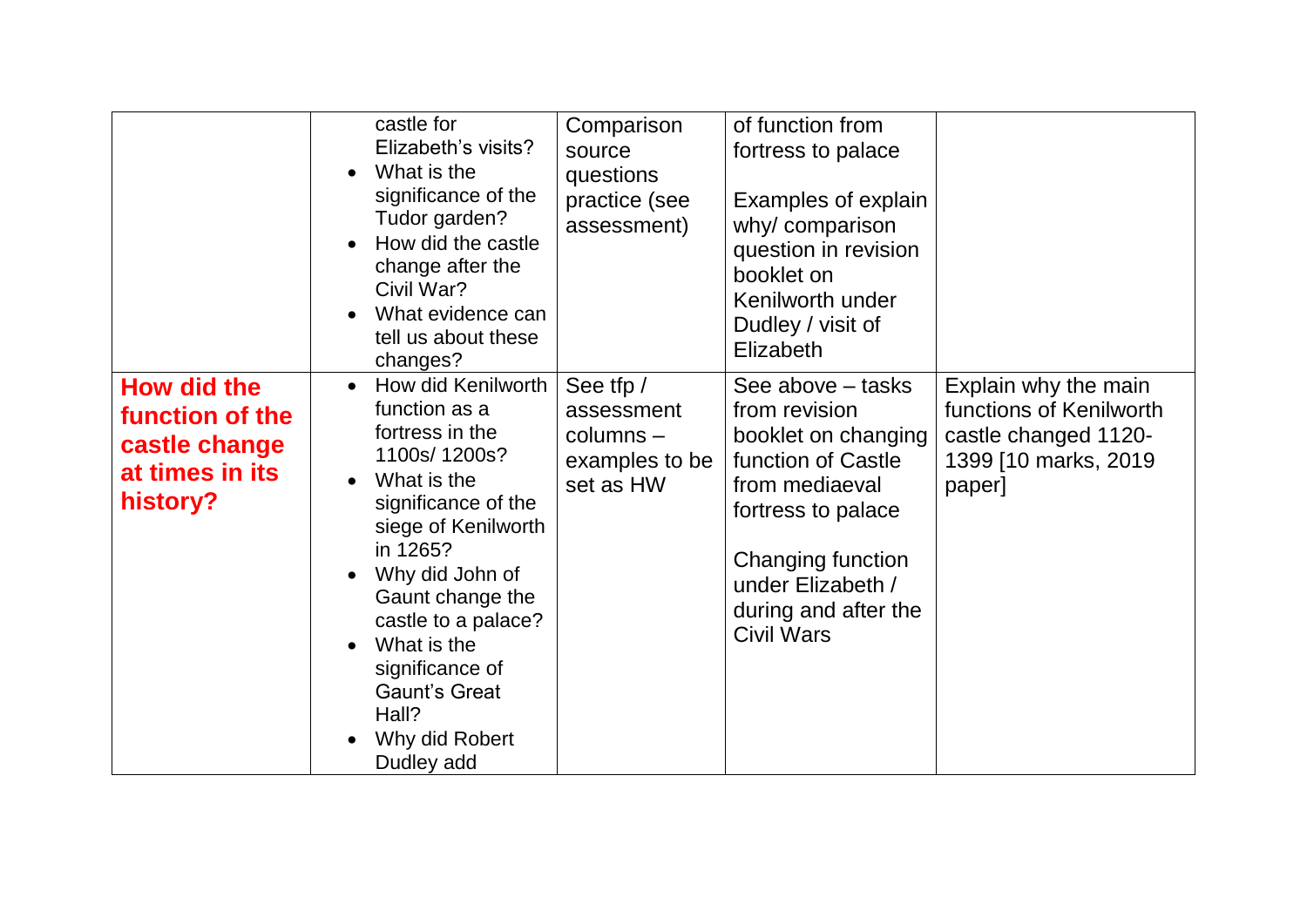|                                                                           | features like the<br><b>Tudor Garden?</b><br>Why was the<br>$\bullet$<br>castle slighted at<br>the end of the civil<br>wars?<br>What evidence can<br>$\bullet$<br>tell us about these<br>changes?                                                                                                                              |                                                                       |                                                                                                                                                                                                                                                            |                                                                                                          |
|---------------------------------------------------------------------------|--------------------------------------------------------------------------------------------------------------------------------------------------------------------------------------------------------------------------------------------------------------------------------------------------------------------------------|-----------------------------------------------------------------------|------------------------------------------------------------------------------------------------------------------------------------------------------------------------------------------------------------------------------------------------------------|----------------------------------------------------------------------------------------------------------|
| <b>What was life</b><br>like in the<br>castle at times<br>in its history? | What was life like<br>$\bullet$<br>during the siege?<br>What was life like<br>$\bullet$<br>when Gaunt<br>owned the castle?<br>What was life like<br>at the time of<br>Elizabeth's visits?<br>What was life like<br>$\bullet$<br>in the castle after<br>the Civil Wars?<br>What evidence can<br>tell us about these<br>changes? | See tbf /<br>assessment<br>$columns -$<br>examples to be<br>set as HW | Material / tasks in<br>booklet on siege of<br>1265<br>Material / tasks in<br>booklet on Gaunt<br>Material / tasks in<br>booklet on<br>Elizabeth's visits in<br>the 1570s<br>Material / tasks in<br>booklet on<br>Kenilworth during<br>and after Civil Wars | 2 sources, which is more<br>useful to the historian<br>studying KC 1500-1700<br>$[10$ marks, 2019 paper] |
| <b>What key</b><br>events were<br>associated                              | What happened in<br>$\bullet$<br>the siege of 1265?                                                                                                                                                                                                                                                                            | Source<br>comparison<br>questions from                                | Material / tasks in<br>booklet on siege of<br>1265                                                                                                                                                                                                         |                                                                                                          |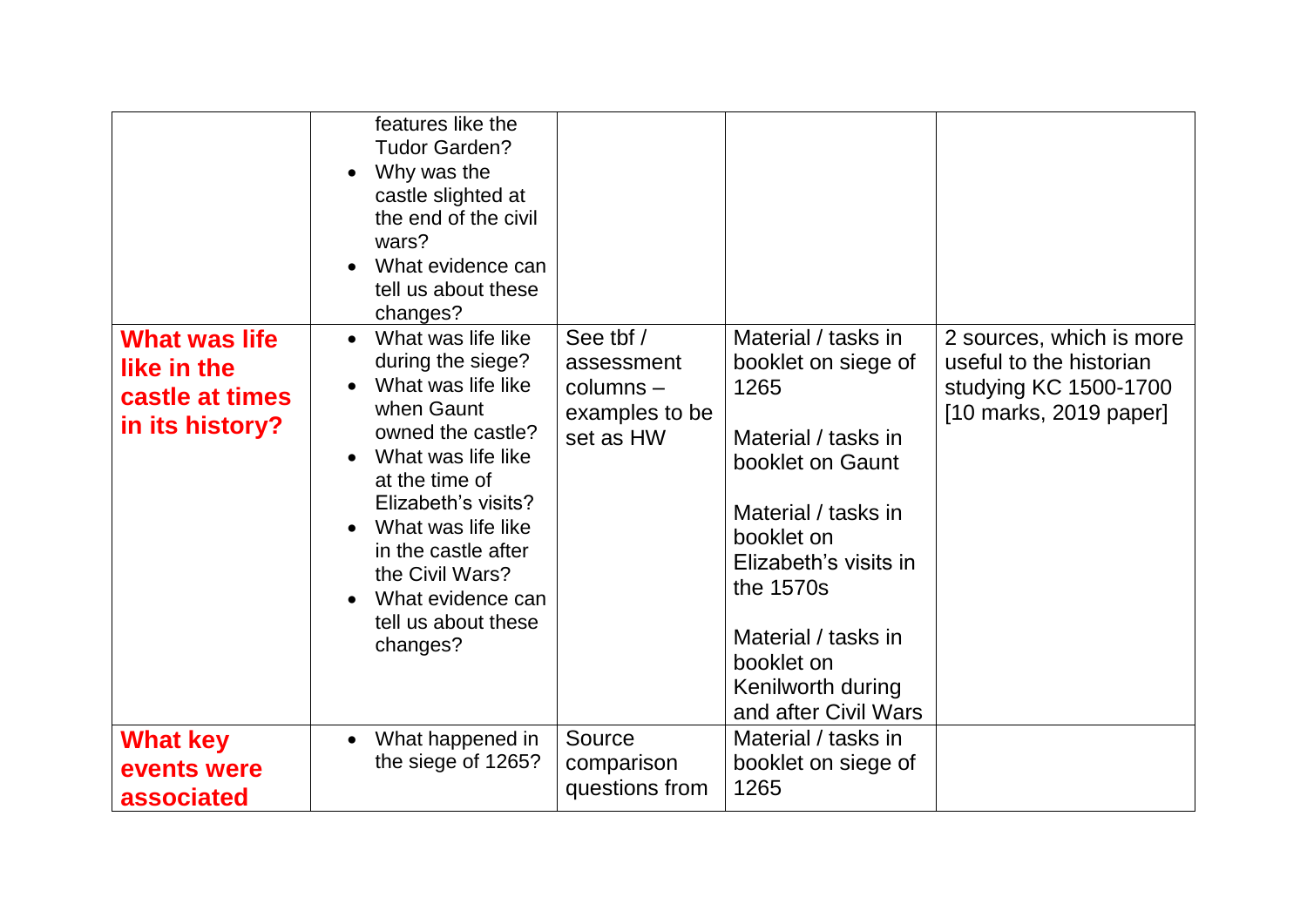| with<br><b>Kenilworth</b><br><b>Castle at times</b><br>in its history? | Why did Elizabeth I<br>$\bullet$<br>visit Kenilworth?<br>What happened to<br>$\bullet$<br>the castle during<br>and after the Civil<br>War? | booklet on<br>Kenilworth<br>under Gaunt /<br><b>Tudors</b> | Material / tasks in<br>booklet on Gaunt<br>Material / tasks in<br>booklet on<br>Elizabeth's visits in<br>the 1570s |  |
|------------------------------------------------------------------------|--------------------------------------------------------------------------------------------------------------------------------------------|------------------------------------------------------------|--------------------------------------------------------------------------------------------------------------------|--|
|                                                                        |                                                                                                                                            |                                                            | Material / tasks in<br>booklet on<br>Kenilworth during<br>and after Civil Wars                                     |  |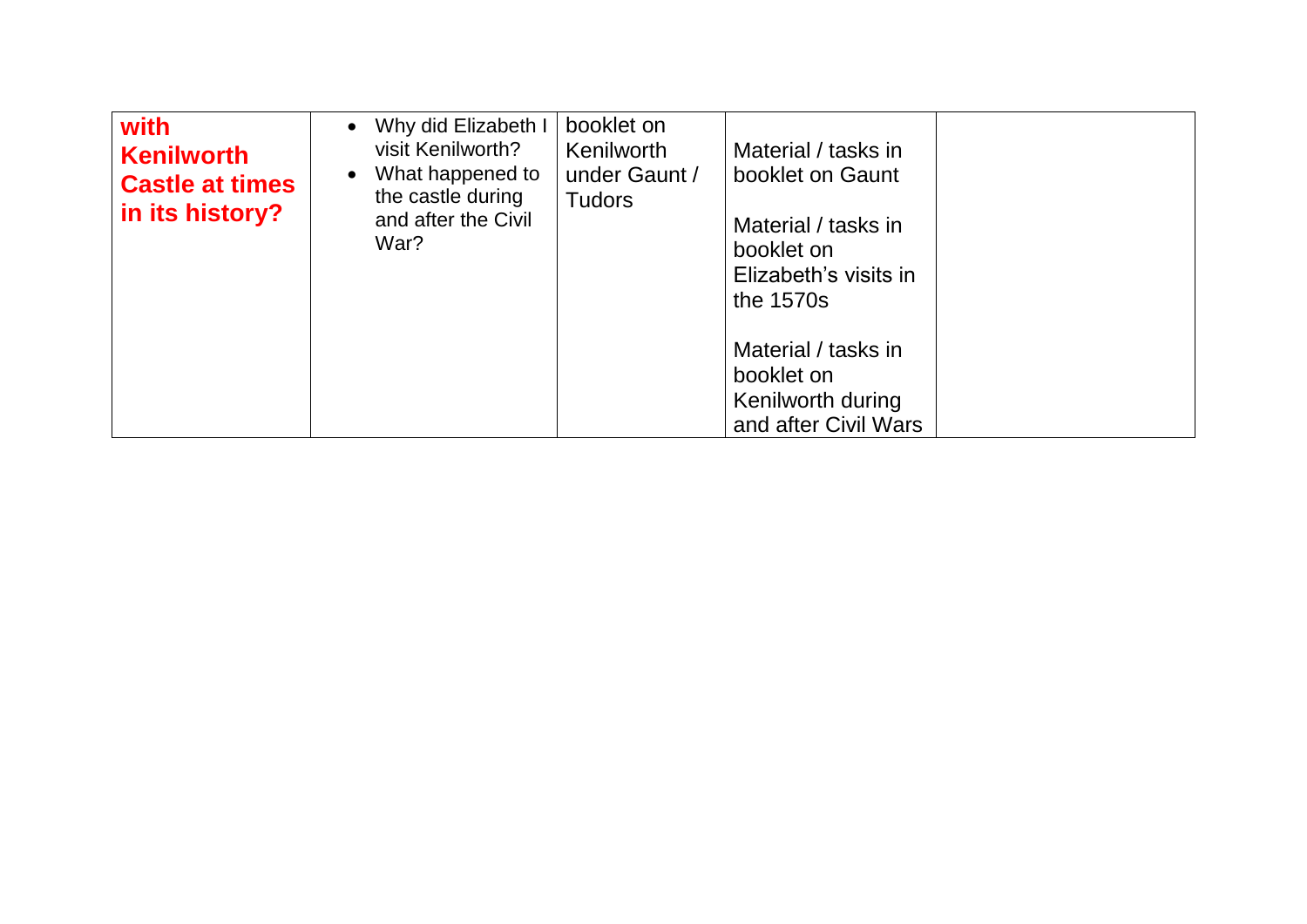Year 11 – Depth studies continued - Personal Rule to Restoration Britain 1629 – 1660 [GCSE course – OCR History A, Explaining the Modern World]

Other examples of assessment questions are in the 1629-60 booklet

| <b>Big</b>                                                                                                         | <b>Small Questions</b>                                                                                                                                                                                                                                                                                                                                                                                                  | <b>Homework</b>                                                                                                                                                                     | <b>Teacher</b>                                                                                                                                                                                                                                        | <b>Assessment</b>                                                                                                                                                                                                                                                                                                                                                  |
|--------------------------------------------------------------------------------------------------------------------|-------------------------------------------------------------------------------------------------------------------------------------------------------------------------------------------------------------------------------------------------------------------------------------------------------------------------------------------------------------------------------------------------------------------------|-------------------------------------------------------------------------------------------------------------------------------------------------------------------------------------|-------------------------------------------------------------------------------------------------------------------------------------------------------------------------------------------------------------------------------------------------------|--------------------------------------------------------------------------------------------------------------------------------------------------------------------------------------------------------------------------------------------------------------------------------------------------------------------------------------------------------------------|
| <b>Question</b>                                                                                                    |                                                                                                                                                                                                                                                                                                                                                                                                                         |                                                                                                                                                                                     | <b>Feedback Points</b>                                                                                                                                                                                                                                |                                                                                                                                                                                                                                                                                                                                                                    |
| Why was the<br>relationship<br>poor<br>between<br><b>Charles and</b><br><b>Parliament</b><br>from 1629 to<br>1642? | Why did Charles call<br>$\bullet$<br>Parliament in 1640?<br>Why were most MPs<br>critical of the way<br>Charles had ruled in<br>the period of<br>Personal Rule 1629-<br>40?<br><b>How did Charles</b><br>raise money during<br>the Personal Rule,<br>and why did this lead<br>to criticism from<br>MPs?<br><b>How did Charles</b><br>change the Church of<br>England and why did<br>this lead to criticism<br>from MPs? | <b>Revision for</b><br>quizzing<br>Examples of<br>exam<br>questions as<br>practice<br>Summary of<br>finance and PR<br>Explain why<br>changing the<br>church was so<br>controversial | Tasks / quizzing on<br>events of the<br>personal Rule,<br>particularly finance of<br>the Personal Rule<br>(Ship Money, fiscal<br>feudalism etc) and<br>religion (rise of<br>Arminianism)<br>Source evaluation<br>questions on<br><b>Personal Rule</b> | 3 source question, diffs<br>between Charles and<br>parl due to religion<br>[sample paper, 20<br>marks]<br><b>Explain why Charles</b><br>called Parliament [10<br>marks, practice paper 1]<br>Charles was responsible<br>for tensions and<br>divisions 1629-42 [3<br>source question, 20<br>marks, practice paper 2]<br>Explain why tensions<br>between King & Parl |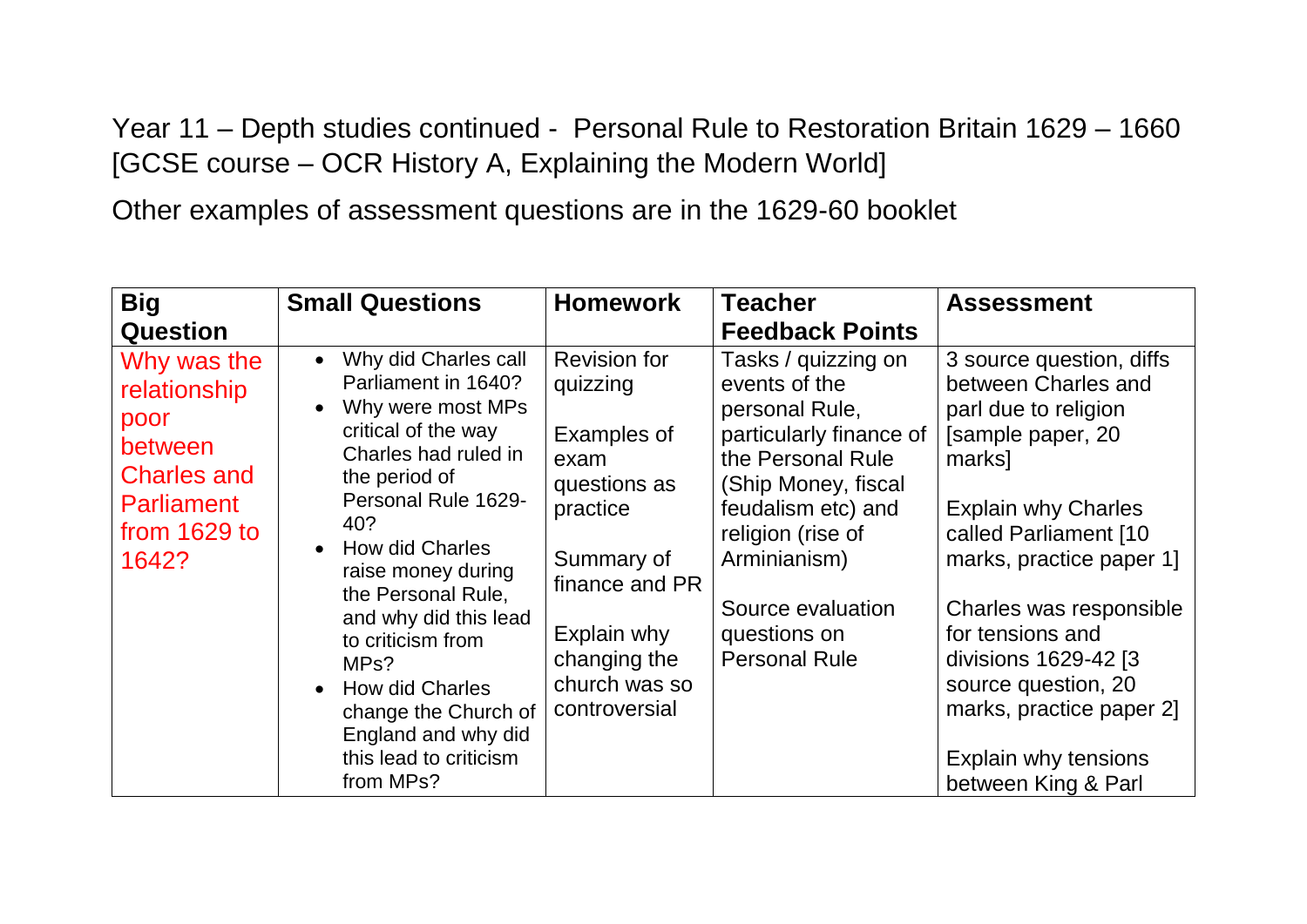|                                                            | Why were Laud and<br>Strafford significant<br>figures, and what<br>happened to them?<br>Why did events in<br>Ireland help lead to<br>the outbreak of Civil<br>War?<br>Why were the Grand<br>Remonstrance, the<br>attempt on the 5<br>Members and the<br>Militia Ordinance all<br>significant steps on<br>the path to Civil War?<br>Why did a group of<br>MPs supporting the<br>King develop in<br>parliament 1640-42? | Explain<br>different factors<br>in drift to war<br>$1640 - 42 -$<br>which is most<br>significant? | Tasks on drift to war<br>- how far were<br>events like the Irish<br>Rebellion, the Grand<br>Remonstrance and<br>the attempt on the<br>Five Members key<br>causes of the<br>outbreak of Civil War<br>in 1642 | 1629-42 [10 marks,<br>2019 paper]                                                                                  |
|------------------------------------------------------------|-----------------------------------------------------------------------------------------------------------------------------------------------------------------------------------------------------------------------------------------------------------------------------------------------------------------------------------------------------------------------------------------------------------------------|---------------------------------------------------------------------------------------------------|-------------------------------------------------------------------------------------------------------------------------------------------------------------------------------------------------------------|--------------------------------------------------------------------------------------------------------------------|
| How<br>disruptive<br>was the<br>political and<br>religious | Why did parliament<br>win the Civil Wars?<br>[recap]<br>How much damage<br>did the Civil Wars do<br>to society in                                                                                                                                                                                                                                                                                                     | <b>Revision of</b><br>quizzing /<br>doing<br>assessment<br>questions as                           | Quizzing on radical<br>groups eg Levellers /<br>Diggers / Quakers<br>Impact of civil war on                                                                                                                 | Parliament treated the<br>Levellers reasonably [20<br>mark 3 source question,<br>practice paper 1]                 |
| impact of the<br>wars from<br>1642-49?                     | England? [recap]<br><b>How did Parliament</b><br>try to reach<br>agreement with the                                                                                                                                                                                                                                                                                                                                   | practice<br>Summary/<br>presentations<br>on radicals                                              | society $-$ source<br>exercises                                                                                                                                                                             | <b>Explain why Parliament</b><br>and the King could not<br>reach a settlement<br>[10 mark question 2018]<br>paper] |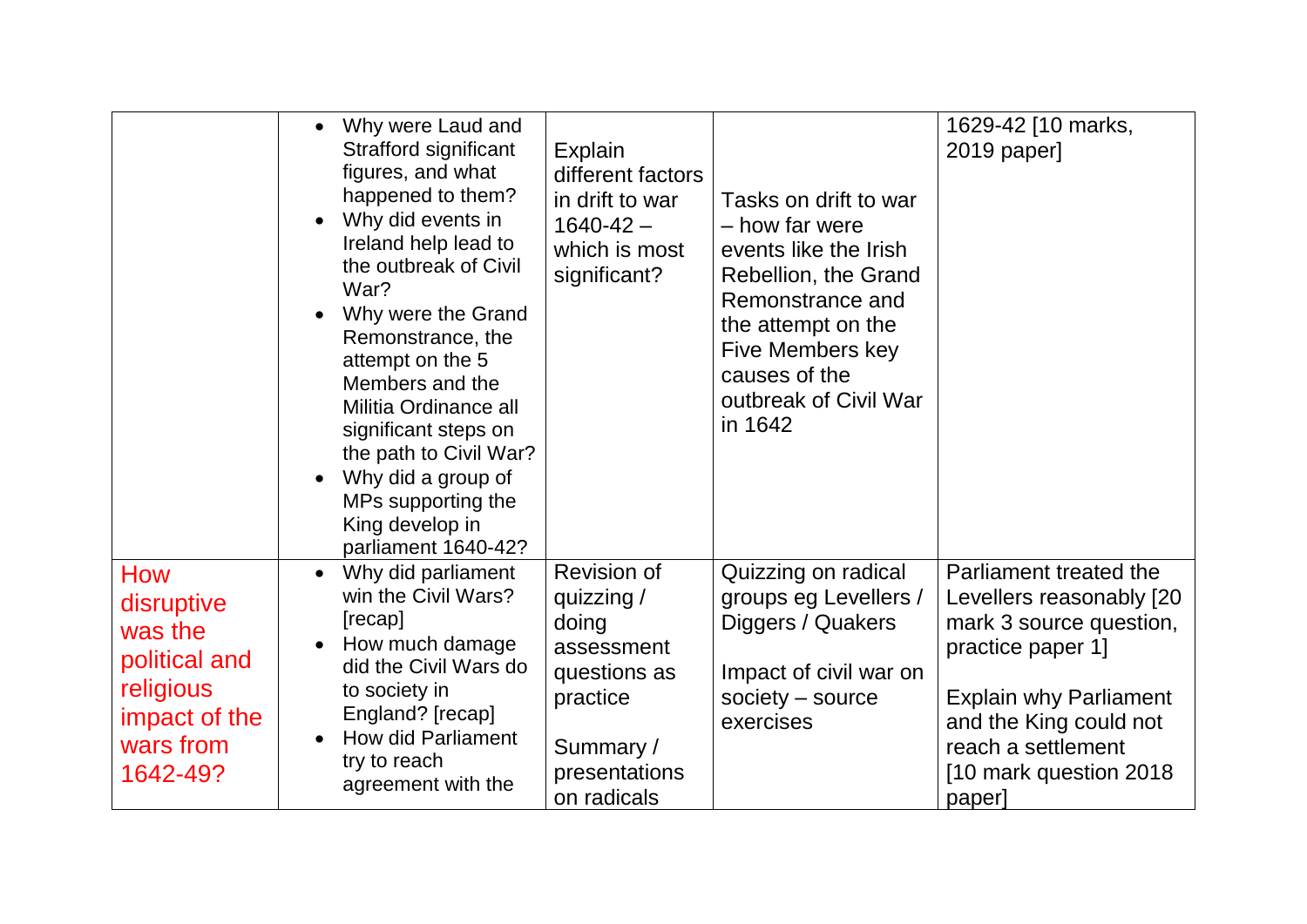| King? [Newcastle<br>Propositions]<br>Why did most gentry<br>see the emergence<br>of groups like the<br>Levellers, Quakers<br>and Diggers as a<br>threat to society?<br>What did the<br>Levellers, Quakers<br>and Diggers believe<br>that made them<br>seem a threat to<br>society?<br>Why did Parliament<br>and the Army fall out<br>over what should be<br>done to Charles I?<br>Why was it difficult to<br>achieve a settlement<br>with the King after<br>the civil wars<br>Why was the King<br>put on trial?<br>Why was the King<br>executed?<br>How was England<br>governed after the | Explain why<br>King was put<br>on trial /<br>executed | Explain why King<br>was put on trial /<br>executed | 1646-48, no settlement<br>because both sides<br>were unreasonable [3]<br>sources question, 20<br>marks, 2019 paper] |
|-------------------------------------------------------------------------------------------------------------------------------------------------------------------------------------------------------------------------------------------------------------------------------------------------------------------------------------------------------------------------------------------------------------------------------------------------------------------------------------------------------------------------------------------------------------------------------------------|-------------------------------------------------------|----------------------------------------------------|---------------------------------------------------------------------------------------------------------------------|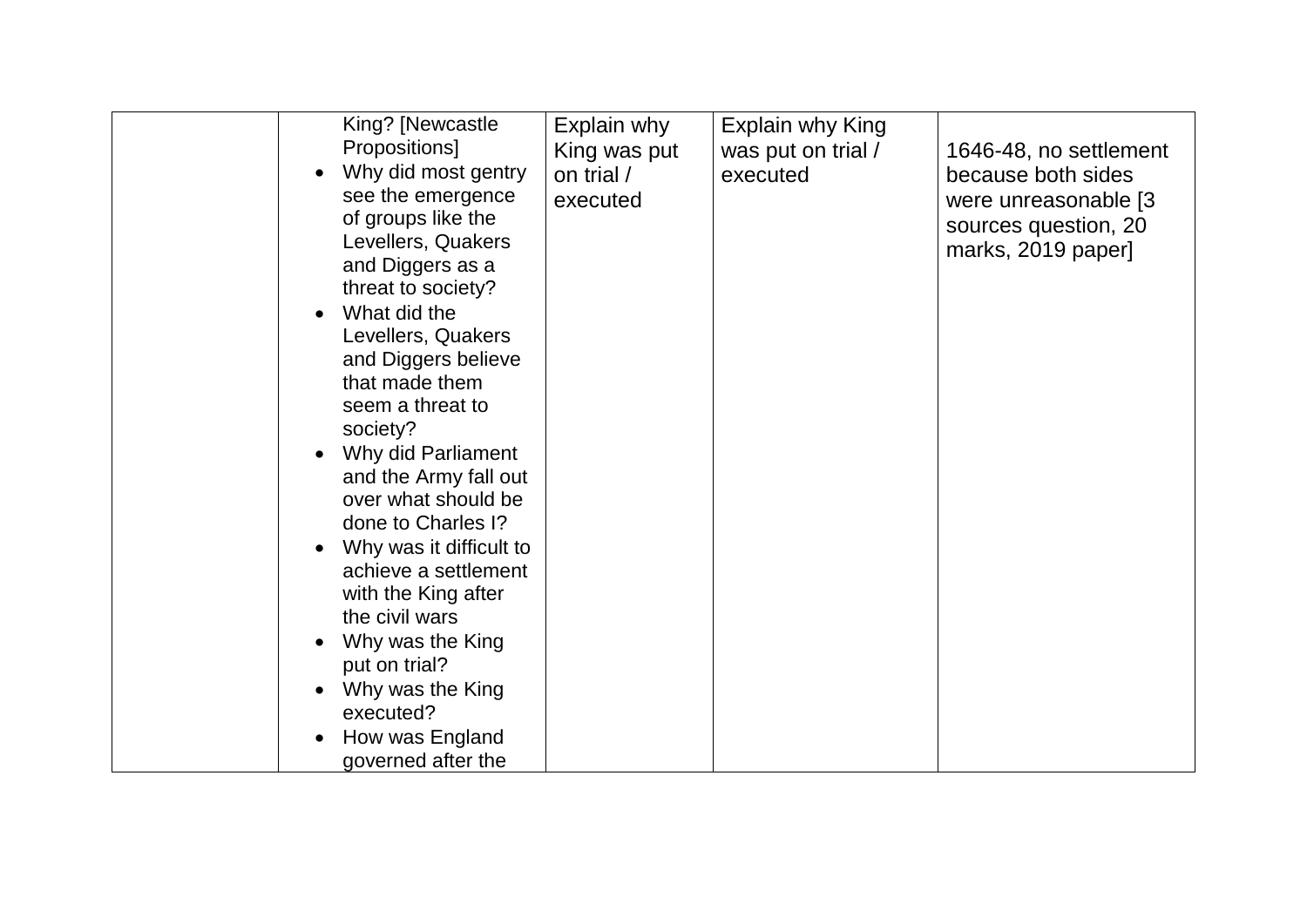|                                                                                                  | execution of the<br>King?                                                                                                                                                                                                                                                                                                                                                                                                                                                                                                                                                                                |                                                                                                                                                                                                                                                                                    |                                                                                                                                                                                                                                                                                                                                                                       |                                                                                                                                                                                                                                                                                                      |
|--------------------------------------------------------------------------------------------------|----------------------------------------------------------------------------------------------------------------------------------------------------------------------------------------------------------------------------------------------------------------------------------------------------------------------------------------------------------------------------------------------------------------------------------------------------------------------------------------------------------------------------------------------------------------------------------------------------------|------------------------------------------------------------------------------------------------------------------------------------------------------------------------------------------------------------------------------------------------------------------------------------|-----------------------------------------------------------------------------------------------------------------------------------------------------------------------------------------------------------------------------------------------------------------------------------------------------------------------------------------------------------------------|------------------------------------------------------------------------------------------------------------------------------------------------------------------------------------------------------------------------------------------------------------------------------------------------------|
| How did<br><b>Britain</b><br>change in<br>both politics<br>and religion<br>between<br>1649-1660? | Why did the Rump<br>$\bullet$<br>Parliament prove<br>unsuccessful?<br>Why did Cromwell<br>and the Army put an<br>end to the Rump in<br>1653?<br>Did Cromwell do<br>$\bullet$<br>better in relations<br>with his parliaments<br>compared to Charles<br>$\overline{12}$<br>Did the Instrument of<br>Government make<br>Cromwell King in all<br>but name?<br>Why were the Major-<br>$\bullet$<br>Generals so<br>unpopular?<br>Why did Cromwell<br>$\bullet$<br>turn down the offer of<br>the Crown?<br>Wat happened after<br>$\bullet$<br>Cromwell's death?<br>Why did it not prove<br>possible to create a | Revision of<br>quizzing /<br>doing<br>assessment<br>questions as<br>practice<br>Tasks on<br>particular<br>episodes eg<br>failure /<br>dissolution of<br>Rump, failure<br>Of Barebones'<br>Rule of MGs,<br>why Cromwell<br>refused Crown<br>Explain why<br>monarchy was<br>restored | Knowledge based<br>tasks / quizzing on<br>chronology of events<br>from 1649 to 1660<br>Explain why Rump /<br><b>Barebones ended</b><br><b>Evaluation style</b><br>questions on social<br>and political change<br>in the 1650s eg<br>Nayler's Case<br>Explain why<br>Cromwell refused the<br>offer of the crown<br>Explain why the<br>monarchy was<br>restored in 1660 | Explain why opposition<br>to rule of Major-<br>Generals [10 marks<br>sample paper]<br><b>Explain why Cromwell's</b><br>relationship with the<br>Rump changed [10 mark]<br>question, practice paper<br>2]<br>Cromwell was an<br>unpopular ruler [3 mark]<br>source question, 20<br>marks, 2018 paper] |